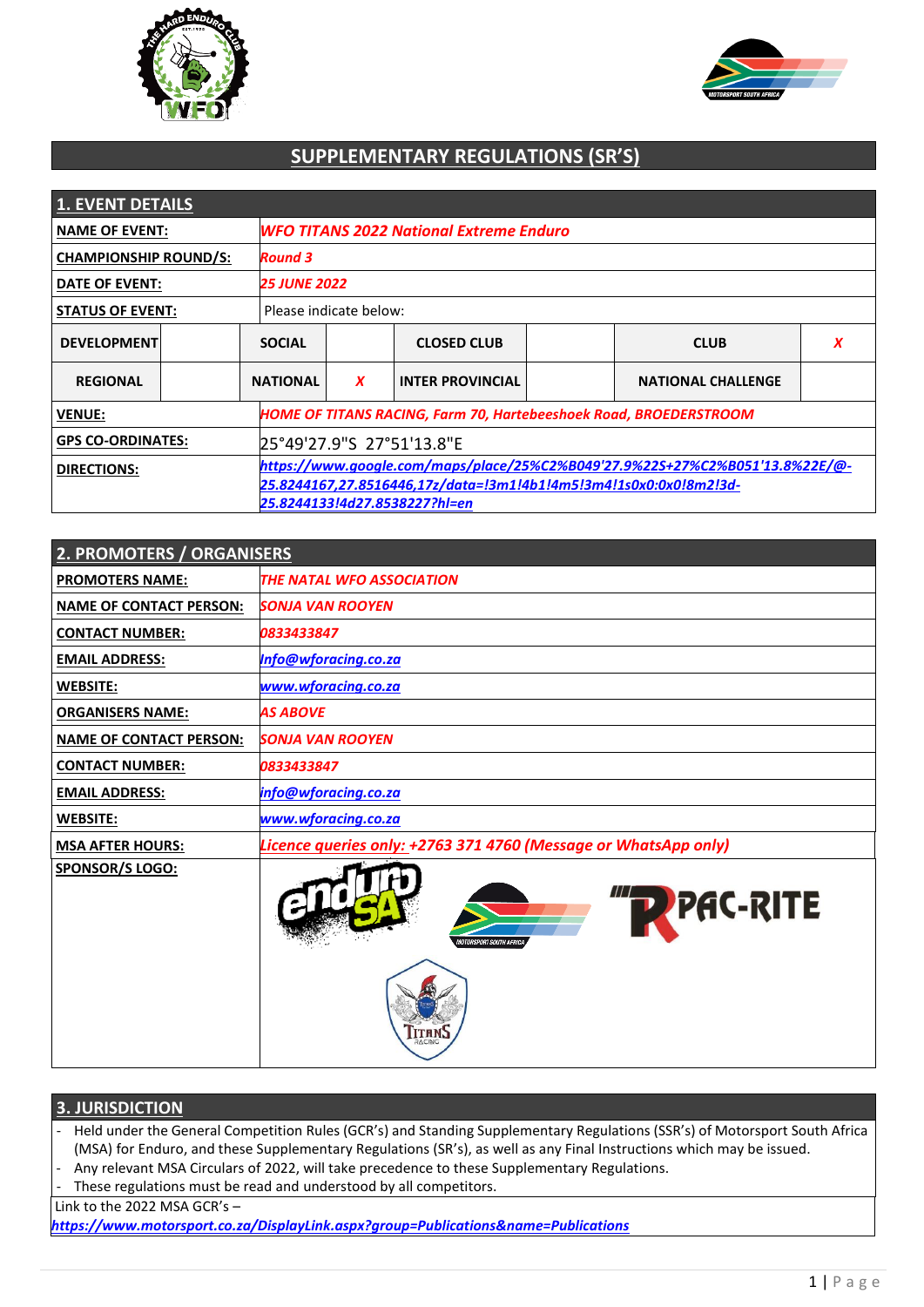



Link to the 2022 MSA SA National Enduro Championship SSR's – *<https://www.motorsport.co.za/DirectoryDisplay/DynamicContentDirectory.aspx?commission=Non-Circuit&Landing=Regulations>*

| <b>4. MOTORSPORT SOUTH AFRICA PERMIT NUMBER</b>                                                                    |                       |                     |
|--------------------------------------------------------------------------------------------------------------------|-----------------------|---------------------|
| MSA 16919                                                                                                          | Permit issued (date): | <b>20 JUNE 2022</b> |
| Please note that the MSA Flag will be prominently displayed at: $\frac{\text{Start Line/Documentation}}{\text{+}}$ |                       |                     |

## **5. ELIGIBILITY OF COMPETITORS**

Refer to Standing Supplementary Regulations as shown below, as well as GCR 227:

ART 9 g) of the 2022 MSA SA National Enduro, Extreme and Funduro SSR's

*All competitors undertake to indemnify and hold harmless the MSA, the sponsors, promoters, organisers and officials, the employees, officers and agents, from and against any and all liability to third parties for any loss, damage or injury for which he/she is jointly and severally liable.*

*The Extreme Enduro competitors need to hold a valid MSA Cross Country Mcycle / Enduro licence.*

#### **6. INJURY REGISTER**

Where a competitor has appeared on the injury register, it is that competitor's responsibility to ensure that they have submitted a medical certificate indicating that they are fit to compete in motorsport no later than 5 (five) working days before the start of the event. This certificate is to be reviewed and processed by MSA Head Office.

It is the responsibility of the competitor to check the Injury Register and ensure that MSA receives their letter timeously.

**Please Note: Competing while appearing on the injury register will result in potential claims being repudiated by the MSA Group Accident Policy.**

Refer to Appendix L - Article 2.9

### **7. COMPETITOR CONDUCT**

Refer to Standing Supplementary Regulations as shown below:

ART 39 g) (xxv) of the 2022 MSA SA National Enduro, Extreme and Funduro SSR's

### **8. ENVIRONMENTAL**

Refer to Standing Supplementary Regulations as shown below, as well as the MSA Environmental Code:

ART 17 of the 2022 MSA SA National Enduro, Extreme and Funduro SSR's

## **9. COMPETITION LICENCES**

Refer to Standing Supplementary Regulations as shown below, as well as GCR 20, 93 and Part V (Licences):

ART 9 g) of the 2022 MSA SA National Enduro, Extreme and Funduro SSR's

All competitors that participate in the event, need to have purchased the relevant MSA Competition licence for the class that S/he will be competing in. Licences can be checked electronically prior to the event using MSA's platforms.

MSA Licences can be purchased via *www.msaonline.co.za* – For any assistance regarding the licence system, please do not hesitate to contact *[msa@motorsport.co.za](mailto:msa@motorsport.co.za)* or *[support@motorsport.co.za](mailto:support@motorsport.co.za)*

### **10. ENTRANTS LICENCES**

Refer to Standing Supplementary Regulations as shown below, as well as GCR 22 and 114:

ART 4 b) and 9 g) (ii) of the 2022 MSA SA National Enduro, Extreme and Funduro SSR's

Where the entrant is NOT the rider, an entrant's licence must be obtained from MSA and submitted together with the entry form / online entry application. Failing which, the entrants name **WILL NOT** be published in the event programme.

### **11. ADVERTISING**

Refer to Standing Supplementary Regulations as shown below, as well as GCR 247 and 248:

ART 48 of the 2022 MSA SA National Enduro, Extreme and Funduro SSR's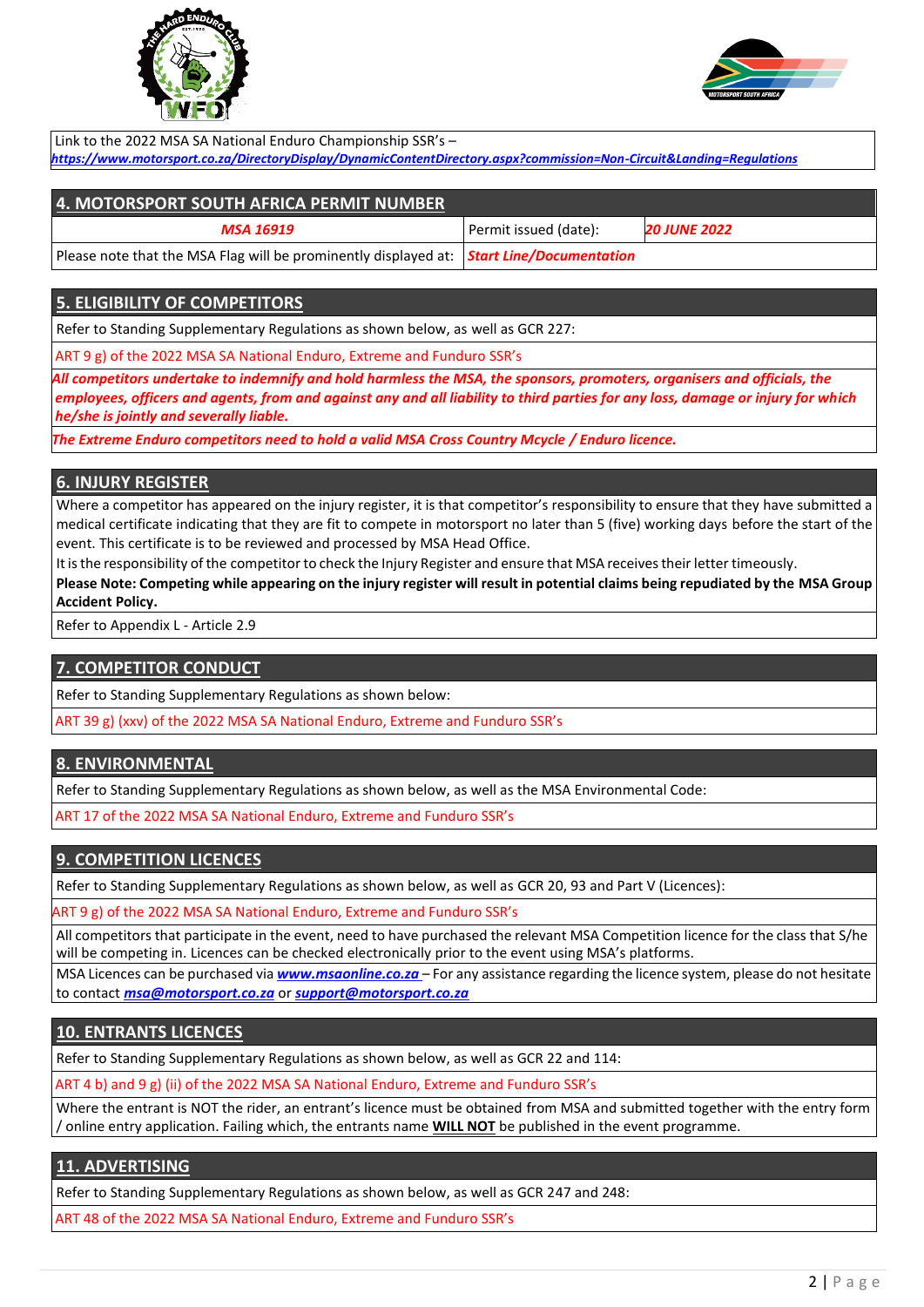



It is a condition of entry that in addition to the advertising referred to in GCR 246, competing vehicles / motorcycles shall also display the advertising, if any, as stipulated in the Championship Regulations and specifications for the class for which the motorcycle is entered.

# **12. COMPETITION NUMBERS**

Refer to Standing Supplementary Regulations as shown below, as well as GCR 249:

ART 14 of the 2022 MSA SA National Enduro, Extreme and Funduro SSR's

Contact Carmen Hill at [carmen@motorsport.co.za](mailto:carmen@motorsport.co.za) should you require a race number

# **13. DUTIES OF THE OFFICIALS**

Refer to Part VII in the GCR's.

| <b>14. OFFICIALS OF THE EVENT</b>    |                          |              |                |
|--------------------------------------|--------------------------|--------------|----------------|
| <b>ROLE</b>                          | NAME & SURNAME           | <b>GRADE</b> | LICENCE NUMBER |
| CLERK OF THE COURSE & SAFETY OFFICER | <b>JACK CHENEY</b>       | A            | 14048          |
| <b>MSA STEWARD</b>                   | <b>CHANTAL BAEZA</b>     |              | 28032          |
| <b>CLUB STEWARD</b>                  | <b>EVONNE GALLET</b>     |              | 10385          |
| ENVIRONMENTAL STEWARD                | <b>EVONNE VAN ROOYEN</b> |              | 10385          |
| <b>EVENT SECRETARY</b>               | SONJA VAN ROOYEN         |              | 12790          |
| <b>CHIEF SCRUTINEER</b>              | TBA                      |              | <b>TBA</b>     |
| TIME KEEPING SERVICE PROVIDER        | <b>TAG TIME</b>          |              |                |
| <b>CHIEF TIMEKEEPER</b>              | <b>JONATHAN SHREYER</b>  |              | 34023          |
| <b>CHIEF MARSHAL</b>                 | <b>WAYNE LEIGH</b>       |              | 35199          |
| <b>MEDICAL SERVICE PROVIDER</b>      | <b>PROMED EMS</b>        |              |                |
| CHIEF MEDICAL OFFICER/CMC            | <b>RUDI PRETORIUS</b>    |              |                |
| <b>STARTER</b>                       | <b>JACK CHENEY</b>       |              | 14048          |
|                                      |                          |              |                |

| <b>15. CLASSES</b>                                                                                                                                        |                                                                                                                               |                                                                                 |                        |  |  |  |
|-----------------------------------------------------------------------------------------------------------------------------------------------------------|-------------------------------------------------------------------------------------------------------------------------------|---------------------------------------------------------------------------------|------------------------|--|--|--|
|                                                                                                                                                           | Refer to Standing Supplementary Regulations as shown below:                                                                   |                                                                                 |                        |  |  |  |
|                                                                                                                                                           | ART 12 of the 2022 MSA SA National Enduro, Extreme and Funduro SSR's                                                          |                                                                                 |                        |  |  |  |
| ALL COMPETITORS WITH WOW LICENCES NEED TO SEND THE EVENT SECRETARY A COPY OF THEIR PERSONAL MEDICAL AID<br>DETAILS, ALONG WITH A COPY OF THE WOW LICENCE. |                                                                                                                               |                                                                                 |                        |  |  |  |
| <b>ENDURO CLASS</b>                                                                                                                                       | <b>CLASS AGE</b>                                                                                                              | <b>CAPACITY</b>                                                                 | <b>ROUTE</b>           |  |  |  |
| <b>NATIONAL E2</b>                                                                                                                                        | From the year of the<br>competitors 18th birthday and<br>older                                                                | 2-stroke over 201cc and 4-<br>stroke over 251cc                                 | Gold / Silver / Bronze |  |  |  |
| <b>NATIONAL E1</b>                                                                                                                                        | From the year of the<br>competitors 16th birthday and<br>older                                                                | 2-stroke from 125cc - 200cc<br>and 4-stroke from $150cc -$<br>250 <sub>cc</sub> | Gold / Silver / Bronze |  |  |  |
| <b>NATIONAL J2 Junior Pro</b>                                                                                                                             | From the year of the<br>competitors 15th birthday, to<br>31st December of the year in<br>which their 21st birthday<br>occurs. | Maximum permissible capacity<br>is 200cc 2-stroke and 250cc 4-<br>stroke        | Gold / Silver / Bronze |  |  |  |
| <b>NATIONAL J1 High School</b>                                                                                                                            | From the year of the<br>competitors 14th birthday, to<br>31st December of the year in<br>which their 18th birthday<br>occurs. | The maximum permissible<br>capacity is 125cc 2-Stroke                           | Gold / Silver / Bronze |  |  |  |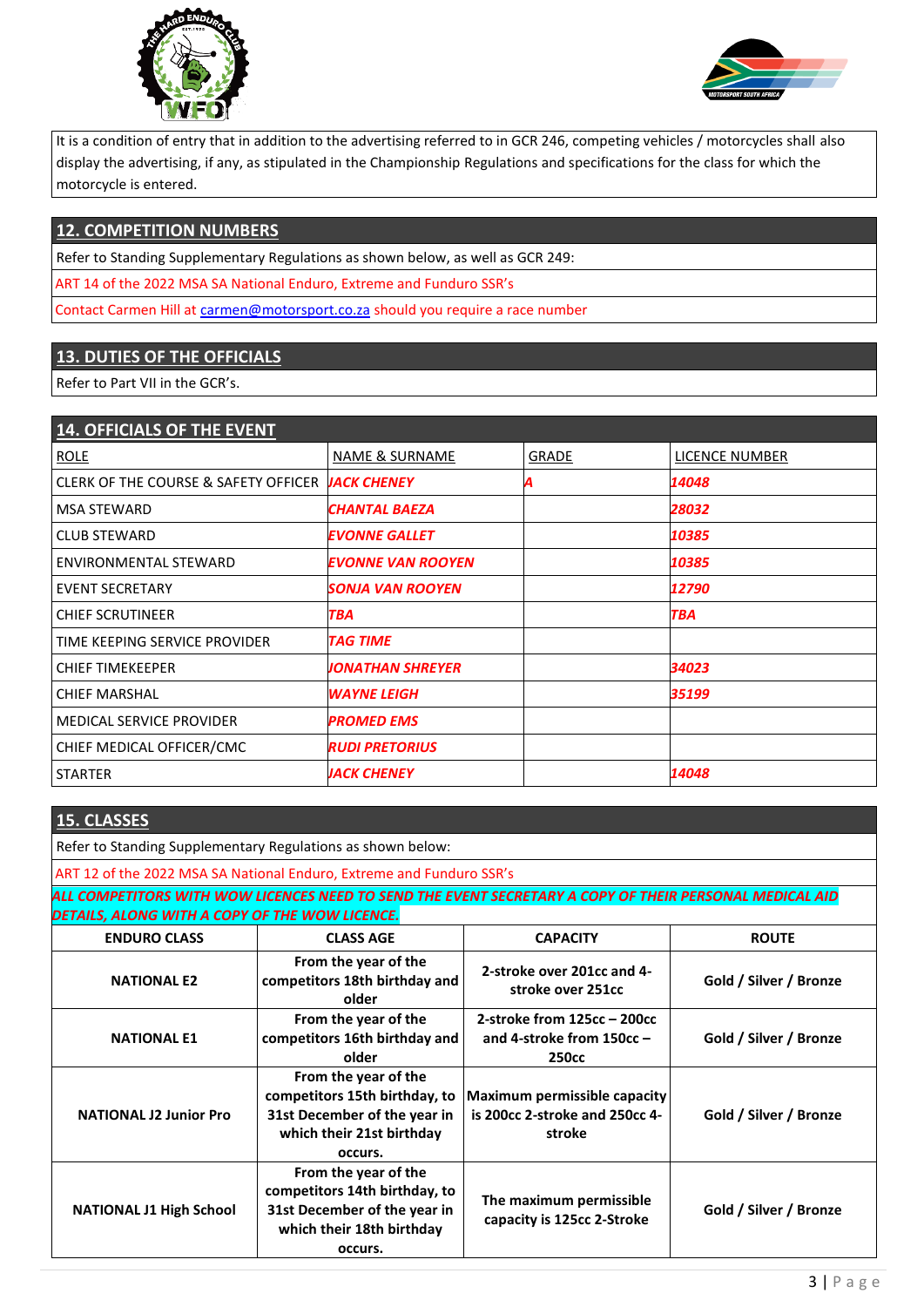



| <b>NATIONAL J3 (Senior 85cc &amp;</b><br>Junior 85cc)            | Senior 85cc - From the year of<br>the competitors 13th birthday<br>which their 15th birthday<br><b>occurs</b><br>Junior 85cc - From the year of<br>31st December of the year in<br>which their 13th birthday<br>occurs.                                                                                           | The maximum permissible<br>capacity is 85cc 2-stroke.<br>to 31st December of the year in (Minimum wheel size 14" rear,<br>17" front. Maximum 16" rear<br>and 19" front)<br>The maximum permissible<br>the competitors 8th birthday to capacity is 85cc 2-stroke cooled<br>(Minimum wheel size 12" rear<br>14" front, Maximum 16" rear<br>and 19" front) | <b>National - SILVER OR BRONZE</b>                                                                                                                                             |
|------------------------------------------------------------------|-------------------------------------------------------------------------------------------------------------------------------------------------------------------------------------------------------------------------------------------------------------------------------------------------------------------|---------------------------------------------------------------------------------------------------------------------------------------------------------------------------------------------------------------------------------------------------------------------------------------------------------------------------------------------------------|--------------------------------------------------------------------------------------------------------------------------------------------------------------------------------|
| <b>NATIONAL Seniors</b>                                          | From the year of the<br>competitors 36th birthday and<br>older                                                                                                                                                                                                                                                    | <b>Unlimited</b>                                                                                                                                                                                                                                                                                                                                        | <b>Silver or Bronze</b>                                                                                                                                                        |
| <b>NATIONAL Masters</b>                                          | From the year of the<br>competitors 46th birthday and<br>older                                                                                                                                                                                                                                                    | <b>Unlimited</b>                                                                                                                                                                                                                                                                                                                                        | <b>Silver or Bronze</b>                                                                                                                                                        |
| <b>NATIONAL Junior 65cc</b><br>(Interprovincial Challenge class) | From the year of the<br>competitors 7th birthday, to<br>31st December of the year in<br>which their 12th birthday<br>occurs.                                                                                                                                                                                      | The maximum permissible<br>capacity is 65cc 2-stroke or 85cc<br>auto or 110cc 4- stroke<br>(Minimum and maximum<br>wheel size 12" rear 14" front).                                                                                                                                                                                                      | <b>BRONZE</b><br>Minimum 1 lap to be a finisher                                                                                                                                |
| <b>WOW Classes</b>                                               |                                                                                                                                                                                                                                                                                                                   | Any capacity motorcycle may be used according to the ages and<br>capacities mentioned in ART 12 of the 2022 MSA SA National<br>Enduro, Extreme and Funduro SSR's                                                                                                                                                                                        | <b>BRONZE</b><br>Minimum 1 lap to be a finisher                                                                                                                                |
| IXE Amateur class (Non-<br>Championship)                         | Riders need to have notable<br>racing experience and be<br>competent Enduro riders.<br>Grand Masters - 55 years and<br>older<br><b>Novice Class</b><br>All riders must have completed<br>One lap to be a finisher. Riders<br>that do the National loop may<br>be given time back at the<br>discretion of the COC. | Any capacity motorcycle may be<br>used according to the capacities<br>mentioned in ART 12 of the<br>2022 MSA SA National Enduro,<br>Extreme and Funduro SSR's                                                                                                                                                                                           | <b>WOW</b><br>If there are not enough entries<br>to warrant this class it will be<br>combined with the Amateur<br>Ladies class to make an overall<br>Amateur Class.            |
| <b>IXE Amateur Junior</b><br>85cc (Non-Championship)             | Riders need to have notable<br>racing experience and be<br>competent Enduro riders.                                                                                                                                                                                                                               | Any capacity motorcycle may be<br>used according to the capacities<br>mentioned in ART 12 of the<br>2022 MSA SA National Enduro,<br>Extreme and Funduro SSR's                                                                                                                                                                                           | <b>WOW</b><br>If there are not enough entries<br>to warrant this class it will be<br>combined with the Amateur<br>Junior 85cc class to make an<br>overall Amateur Junior Class |
| IXE Amateur Ladies (Non-<br>Championship)                        | Riders need to have notable<br>racing experience and be<br>competent Enduro riders.<br>Grand Masters - 55 years and<br>older<br><b>Novice Class</b><br>All riders must have completed<br>One lap to be a finisher. Riders<br>that do the National loop may<br>be given time back at the<br>discretion of the COC. | Any capacity motorcycle may be<br>used according to the capacities<br>mentioned in ART 12 of the<br>2022 MSA SA National Enduro,<br>Extreme and Funduro SSR's                                                                                                                                                                                           | <b>WOW</b><br>If there are not enough entries<br>to warrant this class it will be<br>combined with the Amateur<br>class.                                                       |
| IXE Amateur Junior 65cc (Non-<br>Championship)                   | From the year of the riders 7 <sup>th</sup><br>birthday, to 31 <sup>st</sup> December of<br>the year in which their 12 <sup>th</sup><br>birthday occurs.                                                                                                                                                          | The maximum permissible<br>capacity is 65cc 2-stroke or 85cc<br>auto or 110cc 4 stroke<br>(Minimum and maximum wheel<br>size 12" rear 14" front).                                                                                                                                                                                                       | <b>WOW</b><br>If there are not enough entries<br>to warrant this class it will be<br>combined with the Amateur<br>Junior 65cc class to make an<br>overall Amateur Junior Class |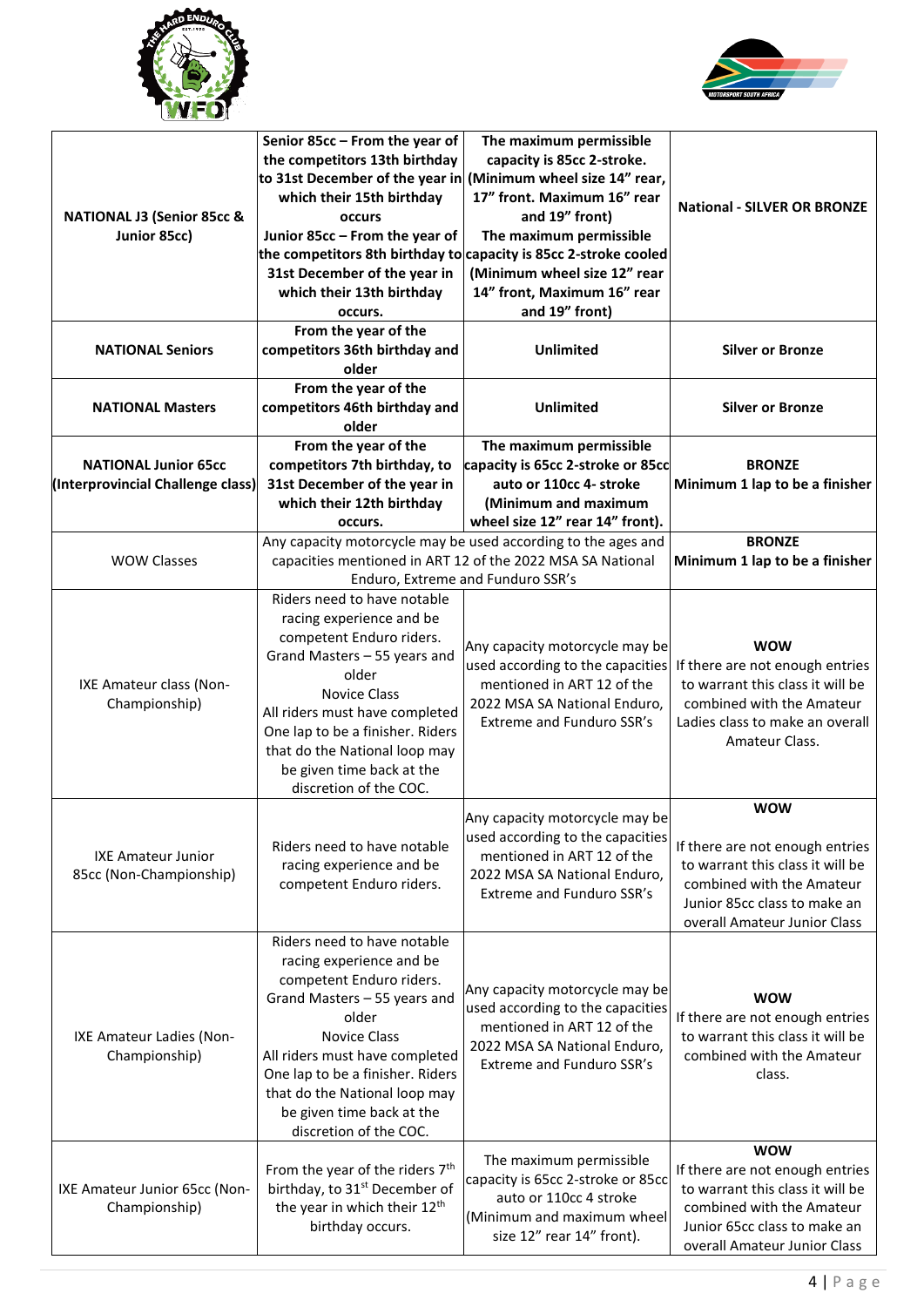



|                                        | The National Enduro Super        |           |                  |
|----------------------------------------|----------------------------------|-----------|------------------|
|                                        | Series (NESS) will be an overall |           |                  |
|                                        | championship, known as the       | SEE BELOW | <b>SEE BELOW</b> |
|                                        | NESS Power Ranking, open to      |           |                  |
| National Enduro Super Series<br>(NESS) | E1, E2, Seniors, Masters, J1 and |           |                  |
|                                        | J2 riders where 7 of the 8       |           |                  |
|                                        | rounds (4 Enduro and 4           |           |                  |
|                                        | Extreme) will be used to         |           |                  |
|                                        | calculate the best Enduro        |           |                  |
|                                        | riders in South Africa.          |           |                  |

### **NATIONAL ENDURO SUPER SERIES (NESS) – NON-CHAMPIONSHIP**

- Open to the E1, E2, Seniors, Masters, J2 Junior Pro and J1 High School competitors;

- Combination of 4 X National Enduro Championship events and 4 X National Extreme Enduro Challenge events;
- Total of eight (8) rounds with the seven (7) best rounds to count towards the Non-Championship Super Series Challenge;
- A National Enduro leader board based on overall results at events will be used to develop an official Enduro ranking system for Senior and Junior classes.
- For any rider entering a FIM Hard Enduro international event that clashes with any of the NESS events, they are eligible for their highest points achieved at a National Enduro or a National Extreme Enduro event for their NESS Power Ranking.

Refer to Standing Supplementary Regulations as shown below:

ART B 3) of the 2022 MSA SA National Enduro, Extreme and Funduro SSR's

Refer to Standing Supplementary Regulations as shown below:

Addendum A, Section 1 point 4 of the 2022 MSA Enduro, Extreme and Funduro SSR's

*COMPETITORS WILL BE ABLE TO SELECT THEIR ROUTE WHEN ENTERING FOR THE EVENT AND WILL BE SCORED ACCORDINGLY. ONCE A COMPETITOR HAS CHOSEN THEIR ROUTE, THEY CANNOT CHANGE THEIR ROUTE DURING THE COURSE OF THE EVENT.*

## **16. ENTRIES**

Refer to GCR 91 – 111

Telephonic entries **WILL NOT** be accepted.

The onus rests on the competitor to ensure that the entry, as well as the below, has been received by the Promoters / Organisers within the allocated time prior to the date of the event:

- Entry via online system *[www.wforacing.co.za](http://www.wforacing.co.za/)*
- Payment for the entry
- Copy of the MSA licence
- Copy of the Completed Self-Scrutineering form *– to be completed online - [SELF-SCRUTINEERING FORM -](https://www.wforacing.co.za/?page_id=530)*

| (wforacing.co.za) |
|-------------------|
|-------------------|

| Entries open:                                                         | <b>10 May 2022</b>                                                                                                                                                                |
|-----------------------------------------------------------------------|-----------------------------------------------------------------------------------------------------------------------------------------------------------------------------------|
| Entries close:                                                        | (Refer to GCR 95 & 104)                                                                                                                                                           |
| <b>National Classes Entry Only</b>                                    | R1 400.00 (including timing)                                                                                                                                                      |
| <b>Amateur Race Classes Entry Fee Only R800.00 (including timing)</b> |                                                                                                                                                                                   |
| <b>WOW Class</b>                                                      | R600.00 (ALL WOW LICENCES TO BE EFFECTED ON LINE BEFORE EVENT)                                                                                                                    |
| <b>TIMING TAG</b>                                                     | R100.00                                                                                                                                                                           |
| Late entry fee:                                                       | R200.00 or at the discretion of the Organiser                                                                                                                                     |
| Cancellation / Withdrawal                                             | Should a competitor be uncertain whether he / she will be able to compete, he / she<br>should nevertheless, submit an entry, together with the prescribed fee.                    |
|                                                                       | Should he / she then be unable to compete he / she should inform the organisers of this in<br>writing on or before 23 JUNE 2022, a refund will be given less R200 (handling fee). |
|                                                                       | After 22 June 2022 NO refunds!                                                                                                                                                    |
| Name of Bank: <b>ABSA</b><br>Banking Details -                        |                                                                                                                                                                                   |
| Account number: <b>4040019645</b>                                     |                                                                                                                                                                                   |
|                                                                       |                                                                                                                                                                                   |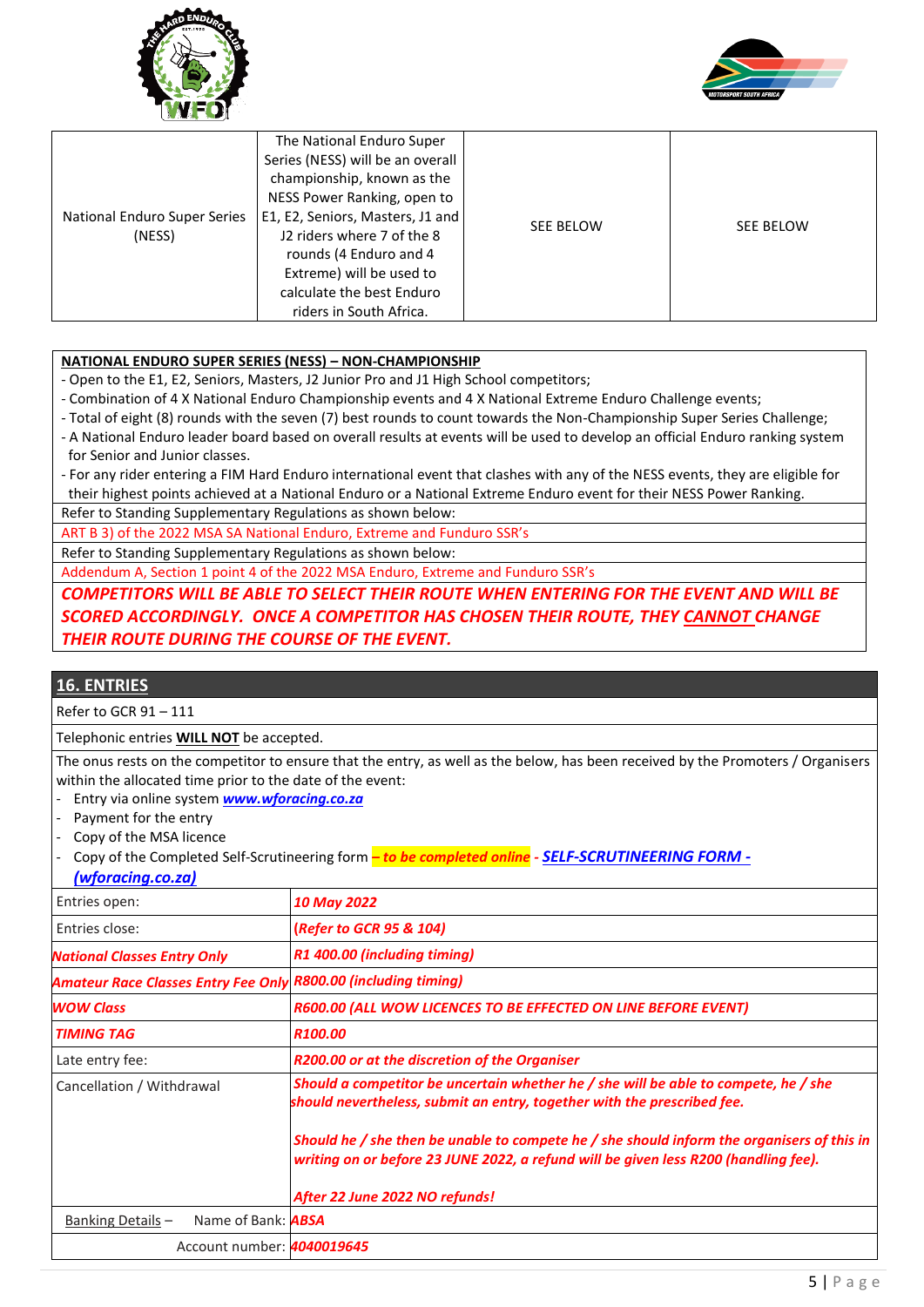



|                                 | <b>Account name: Natal WFO Enduro Association</b> |
|---------------------------------|---------------------------------------------------|
| Branch code: 632005             |                                                   |
| Proof of payment to be sent to: | info@wforacing.co.za                              |
| Event Secretary contact number: | 083 343 3847                                      |
| Event Secretary email address:  | info@wforacing.co.za                              |

| 17. PROGRAMME OF EVENTS (Refer addendum A Section 2A and B) |                                                                                                                                                                                                           |  |  |
|-------------------------------------------------------------|-----------------------------------------------------------------------------------------------------------------------------------------------------------------------------------------------------------|--|--|
| DATE & TIME                                                 | <b>DETAILS BELOW:</b>                                                                                                                                                                                     |  |  |
| SATURDAY 25 JUNE 2022 - 7:00am                              | <b>Registration, timing tag check</b>                                                                                                                                                                     |  |  |
| <b>SATURDAY 25 JUNE 2022 9:00 AM TO</b><br>11:00 AM         | Junior 65cc, 85cc, Ladies, Amateur race                                                                                                                                                                   |  |  |
| SATURDAY 25TH JUNE 2022 9:30am -                            | Time Trial $-1$ Run per competitor                                                                                                                                                                        |  |  |
| <b>10.30am</b>                                              | Time trial is open to ALL competitors in ALL classes to be seeded for the start. Any<br>competitor not partaking in the time trial will randomly line up behind last timed<br>competitor                  |  |  |
| SATURDAY 25 JUNE 2022 - 11:30am                             | Main race start as per time trial seeding followed by non-timed competitors                                                                                                                               |  |  |
| SATURDAY 25 JUNE 2022 - 2:30pm                              | <b>Chequered Flag will be presented to the competitors. No competitor will be</b><br>permitted to continue thereafter. Competitors still on a lap, must complete the lap<br>by meeting the chequered flag |  |  |
| SATURDAY 25 JUNE 2022 - 4:30pm                              | <b>PRIZE GIVING</b>                                                                                                                                                                                       |  |  |

## **18. OFFICIAL NOTICE BOARD**

| Refer to Standing Supplementary Regulations as shown below, as well as GCR 17:             |                                |  |  |  |
|--------------------------------------------------------------------------------------------|--------------------------------|--|--|--|
| ART 26 a) the 2022 MSA SA National Enduro, Extreme and Funduro SSR's                       |                                |  |  |  |
| Notifications will be done via the Official Notice No<br>Board (Telegram) - Telegram link: | https://t.me/+pi5U9PTp92MwZTlk |  |  |  |

### **19. DOCUMENTATION**

Competitors are to electronically forward a copy of their competition licence (scanned copy or photograph) to the event organisers/promoters together with their entry form / online entry application.

Competitors can download copies of their competition licences from the msaonline.co.za platform.

### **20. SCRUTINEERING**

Refer to Standing Supplementary Regulations as shown below, as well as GCR 245, 253 and 254:

ART 15 of the 2022 MSA SA National Enduro, Extreme and Funduro SSR's

Self-scrutineering declaration form will be sent out with event supplementary regulations and/or entry forms/link.

All Technical Consultants and Scrutineers must submit all relevant reports including technical non-compliance reports to MSA after an event.

#### **21. RIDERS BRIEFING**

Refer to Standing Supplementary Regulations as shown below, as well as GCR 121 and 141 iv):

ART 26 of the 2022 MSA SA National Enduro, Extreme and Funduro SSR's

Riders briefing will be via the Online/Electronic Notice Board link on Telegram - *<https://t.me/+pi5U9PTp92MwZTlk>*

#### **22. SAFETY APPAREL / EQUIPMENT**

Refer to Standing Supplementary Regulations as shown below, as well as GCR 239:

ART 9 g) (vi) of the 2022 MSA SA National Enduro, Extreme and Funduro SSR's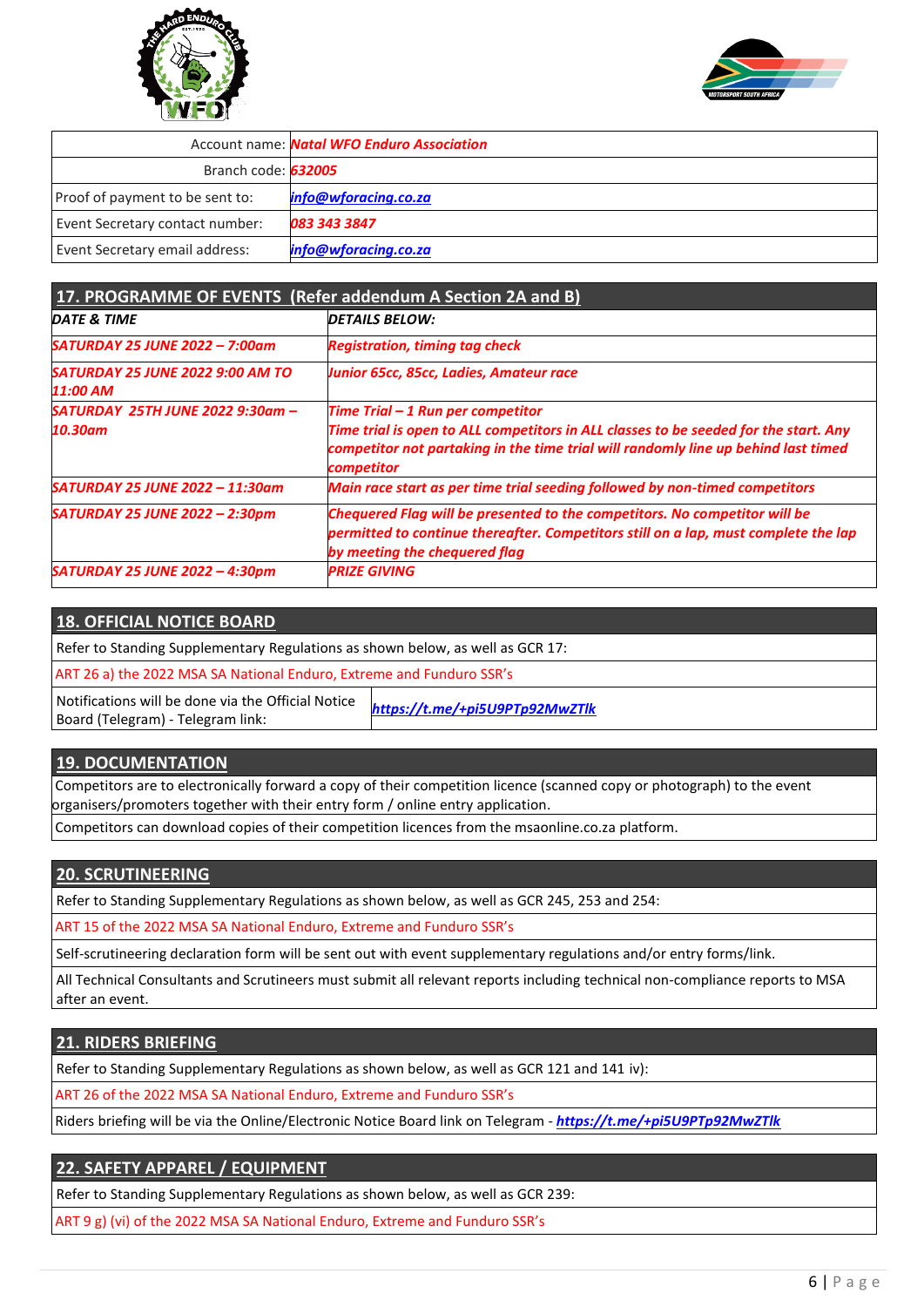



## **23. PRE-RACE / PADDOCK / PARC FERMÉ**

Refer to Standing Supplementary Regulations as shown below as well as GCR 252:

ART 38 and ART 43 of 2022 MSA SA National Enduro, Extreme and Funduro SSR's

# **24. STARTS**

Refer to Standing Supplementary Regulations as shown below, as well as GCR's 261 – 265, 267 - 271:

Addendum A, 1 Section 1 point 5 of the 2022 MSA SA National Enduro, Extreme and Funduro SSR's

# **25. REFUELLING**

Refer to Standing Supplementary Regulations as shown below, as well as GCR 240:

ART 22 of the 2022 MSA SA National Enduro, Extreme and Funduro SSR's

## **26. PITS**

Refer to Standing Supplementary Regulations as shown below as well as GCR 251 ART 18 of the 2022 MSA SA National Enduro, Extreme and Funduro SSR's

# **27. SIGNALLING**

Refer to Appendix H

| <b>28. GENERAL RACE INFORMATON</b>                                                                     |                                                                                                                                                                          |
|--------------------------------------------------------------------------------------------------------|--------------------------------------------------------------------------------------------------------------------------------------------------------------------------|
| <b>PUBLIC ROADS:</b>                                                                                   | Refer to Standing Supplementary Regulations as shown below, as well as GCR 243:                                                                                          |
| ART 20 of the 2022 MSA SA National Enduro, Extreme and Funduro SSR's                                   |                                                                                                                                                                          |
| <b>ROUTE DESCRIPTION:</b>                                                                              | Refer to Standing Supplementary Regulations as shown below:                                                                                                              |
| ART 37 of the 2022 MSA SA National Enduro, Extreme and Funduro SSR's                                   |                                                                                                                                                                          |
| LAND / PROPERTY OWNER/S:                                                                               | <b>BRIOIS / Farm 70 Hartbeeshoek road, Broederstroom</b>                                                                                                                 |
| JETTING STRIP:                                                                                         | Refer to Standing Supplementary Regulations as shown below:                                                                                                              |
| Addendum A, Section 2 point 9 of the 2022 MSA SA National Enduro, Extreme and Funduro SSR's            |                                                                                                                                                                          |
| <b>TIME BARS:</b>                                                                                      | Refer to Standing Supplementary Regulations as shown below: At the discretion of the COC                                                                                 |
| Addendum A, Section 1 points 7, 8 and 10 of the 2022 MSA SA National Enduro, Extreme and Funduro SSR's |                                                                                                                                                                          |
| <b>FINISH AND ROUTE CONTROL</b><br>CARDS:                                                              | Refer to Standing Supplementary Regulations as shown below: Tick Marshalls                                                                                               |
| ART 21 and 36 of the 2022 MSA SA National Enduro, Extreme and Funduro SSR's                            |                                                                                                                                                                          |
| SWEEPS / RECOVERY:                                                                                     | Sweepers go out after the last competitor leaves.<br>Recovery of the motorcycle is the responsibility of the competitor.<br><b>Organisers will assist where possible</b> |
| <b>RETIREMENT/EVALUATION FORMS:</b>                                                                    | Refer to Standing Supplementary Regulations as shown below:                                                                                                              |
| ART 27 of the 2022 MSA SA National Enduro, Extreme and Funduro SSR's                                   |                                                                                                                                                                          |

## **29. TIMEKEEPING**

Refer to Standing Supplementary Regulations as shown below, as well as GCR 163 and 164:

ART 31 of the 2022 MSA SA National Enduro, Extreme and Funduro SSR's

## **30. POINTS & RESULTS**

Refer to Standing Supplementary Regulations as shown below, as well as GCR 200 (viii), 229, 230 and 232, 276 - 279: Race results will be posted to telegram - *<https://t.me/+pi5U9PTp92MwZTlk>*

ART 7 of the 2022 MSA SA National Enduro, Extreme and Funduro SSR's